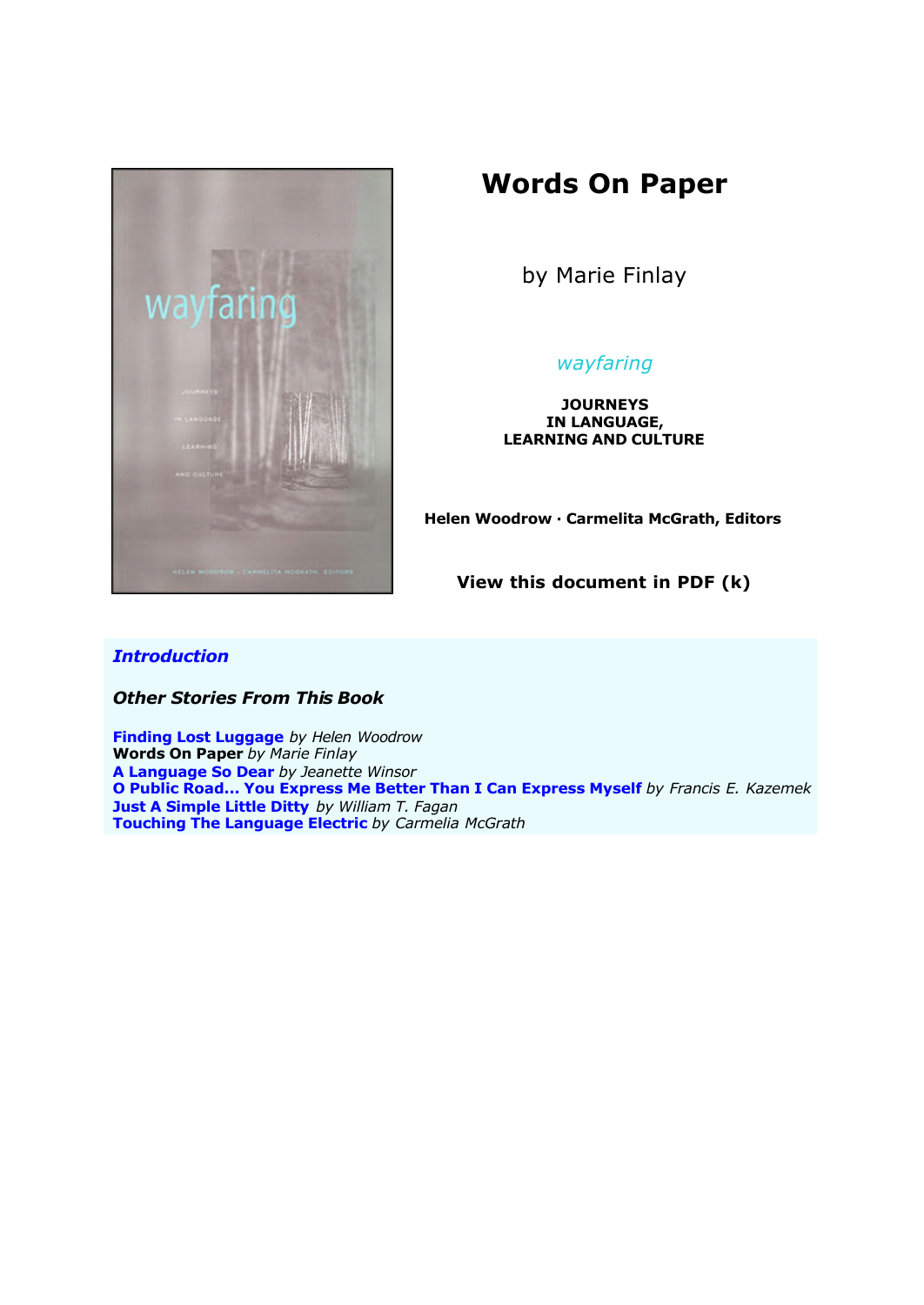### WORDS ON PAPER

#### *Marie Finlay*

During my childhood days in the classroom, I never had any time for English Language. I was always scared of the word "English." I was afraid to write words on paper. Over the years that fear has lessened. Now I can write words on paper. My mother, authors, teachers and writing workshops have all helped in some ways to make that happen.

Years ago in school, when I had to write a composition, I would ask my mother to write it for me. It always impressed me how easily she would take a pen or pencil and in no time she would have the words on paper. She would never say "I hate doing this" or "I have no time for this": she felt really good about writing for us 13 children. I always wished I could write like my mom. At a young age she became my writing model. Although she had to leave school at an early age, and did not have much formal education, she could write anything. I think to some degree it is a talent you are born with. When I look back I think writing was a hobby for her, something that she felt relaxed doing because she was good at it. It may also have been a coping mechanism, something quiet and private that helped take her mind off her many motherly duties.

I think, in some small way, I have some of my mother's talent. Many years ago, when I was struck with a tragedy in my life, I began to write. It would make me feel better to write my thoughts and feelings on paper and it would give me a sense of peace. I was never scared to write for myself  $-1$  guess because I did not have to be particular with my grammar. When my grief eased somewhat, I still continued to write, realizing what had once been a coping mechanism had now become a hobby.

For years I felt the words I was putting on paper were not of any value, just something to take the pain away. My ideas about writing changed when I attended Adult Basic Education (ABE), where I did a course in communications. I was taught to put words on paper so that they would make the reader use his/her senses. To write a poem about a walk along the seashore, I used all of my senses so that the reader could use his/hers. Later, at my teacher's suggestion, I did a research paper. Writing the paper was a big project, and helped make a turning point in my writing.

While attending ABE, I also had the opportunity to attend a writing workshop. The workshop gave me greater insight into writing. It made me realize that material for writing, no matter what it is, is of value because it is yours. The workshop leaders said: do not be scared to write it down — just write, write, write. There would be lots of time for editing and proofreading after the first draft was written.

Up until then I was always reluctant to let anyone see what I had written, but that session gave me a positive attitude towards writing. I was given the privilege of meeting a Newfoundland author. I was amazed to see his first and second drafts — they were something like my own, and he has written many books. When I attended school years ago, there was no rewriting or editing: just get the thing done right, no matter. I figured books were written by people whose words came out perfectly the first time.

Later when I enroled in secretarial science studies, I learned other writing skills. I was taught how and where to use grammar — not necessarily what a noun or verb is but where it should go. I think that this an excellent approach because you do not get lost in what nouns or verbs are; instead you learn how to use them.